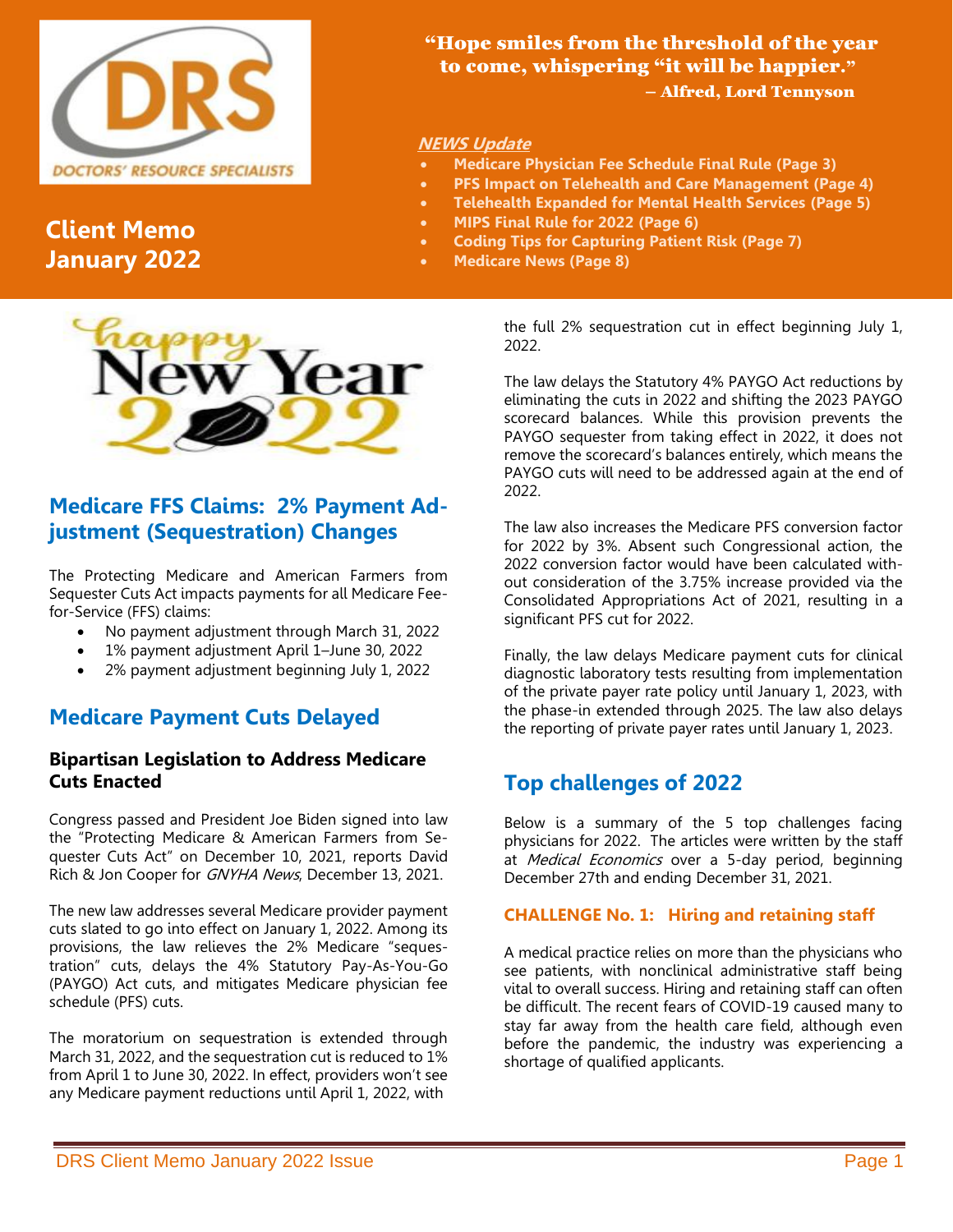**Tips for Hiring and Retaining Staff --** Although a record number of people resigned from positions in the United States in September, many experts are optimistic that 2022 will be different.

Here are some tips on hiring new staff:

- **1. Increase compensation and incentives:** Money talks, but so do benefits and perks. Offer sweeteners that workers will not find anywhere else.
- **2. Add flexibility:** The days of the 8 a.m. to 6 p.m. workplace are quickly fading. Although it is unreasonable for a practice to allow employees to work whenever they want, be open to having them work at different times on certain days so they can attend to family and other life issues.
- **3. Go digital:** When looking for new employees, utilize job sites like Monster.com on both a local and regional level. Use your internal social media channels for networking and finding worker talent.
- **4. Have open dialogue:** For current staff, ask employees what they want and what issues they are having. Solve problems before they get too big and fix concerns that are reasonable. Employees will appreciate that you listened.
- **5. Go beyond health care:** Practices often prefer those with experience in health care, but many qualified people have never worked in a practice. Be open to bringing in bright people from outside the health care arena.

### **CHALLENGE No. 2: Electronic Health Records**

Since their introduction, EHRs have been a perennial issue for physicians across all specialties. From user experience to interoperability, nearly every facet of the computerbased system has drawn the ire of those using them.

**Tips to improve EHRs --** David Lareau, CEO of Medicomp Systems, says medical practices can combat the burnout associated with EHR use by focusing on these four core areas for improving their systems.

- **Improving patient care:** Incorporate technological tools that work behind the scenes to capture and interpret billing and coding detail.
- **Increasing physician productivity: Workflows** supporting the automatic identification and interpretation of medical information from previous sessions, inpatient records, laboratory reports and other sources allow physicians to focus on the patient instead of their computers. EHRs should not disrupt the way physicians think and work.
- **Ensure accurate reimbursements:** Practices should incorporate technologies that prompt the physician at the point of care when patients have potential HCC conditions, allowing the doctor to immediately address treatment, documentation or coding gaps while the patient is in the room rather than during a follow-up appointment.
- **Reducing operational expenses:** EHR systems can reduce operational expenses by enhancing clinician productivity and streamlining documentation, coding and billing processes.

## **CHALLENGE No. 3: Prior Authorizations**

Doctors want to treat patients using the care they were trained to give but often find themselves arguing with someone from an insurance company about what the best course of treatment is. This is the main reason physicians consistently rank third-party interference as one of their biggest challenges.

There are some strategies practices can use to streamline the process.

- **Assign a staff member to each payer**. This person can become an expert on the payers for which they are responsible and create a basic guidebook for each payer that others can follow if needed.
- **Maximize the use of technology.** Most payers offer online forms for the prior authorization process and some EHRs integrate directly with payer formularies.
- **Document all treatment decisions and back them up with evidence-based practices**. Payer justification for prior authorizations is that physicians are not always following the latest evidence-based practices, so ensure all treatment decisions are based on the latest guidelines.
- **Prepopulate forms for each payer.** In some cases, you may be able to create a prepopulated form that has common information from the practice already filled in. This just leaves the specific patient information to be added.
- **Create a spreadsheet** outlining what treatments and medications for frequent diagnoses require a prior authorization by payer and what the permitted alternatives are.
- **Inquire about gold card programs**. Some payers offer physicians with a good track record of following clinical best practices a gold card that allows them to skip the prior authorization process for some treatments. Find out whether you are eligible and what it takes to earn eligibility.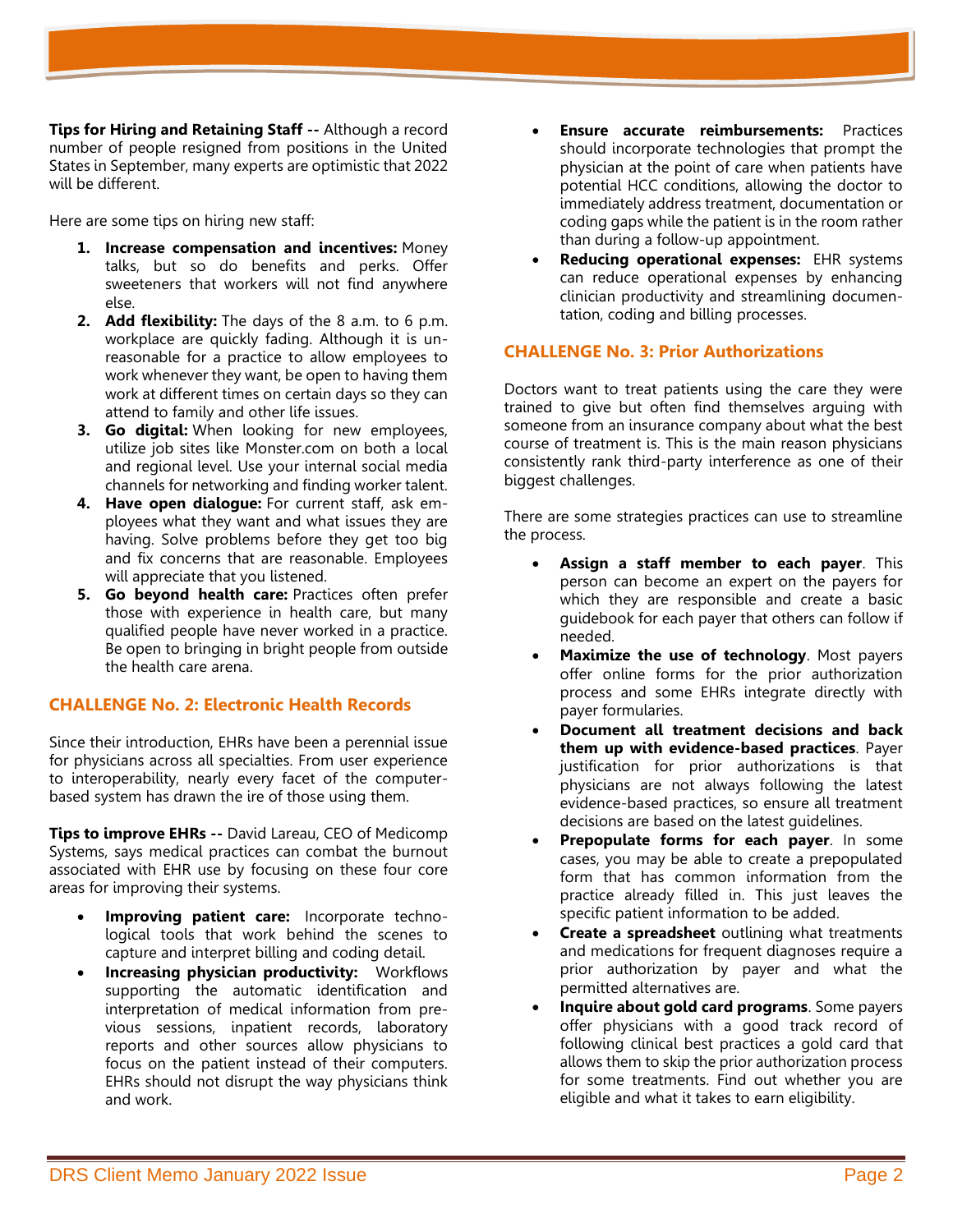### **CHALLENGE NO 4: Increased Competition**

Physicians are not the only option when it comes to primary care services. How can physicians in traditional practices compete? Here are some strategies:

#### **You know telehealth — use it**

Patients want convenient services. Telehealth is one way to meet patients when, how and where they want to see their physician. It is something most physicians have had lots of practice with since the pandemic began. If your virtual care program has gone dormant as your practice opened to in-person appointments, dust off the cobwebs and get going again.

#### **Be available**

Patients do not get sick only during business hours; offering a few Saturday appointments no longer caters to their busy lifestyles. With urgent care centers and retail clinics offering extended hours daily, if a practice does not adapt its schedule to its patients, they will seek care from a place that does.

#### **Make it easy — and do not make them wait**

Patients do not want to spend 15 minutes on hold with your front desk to make an appointment. When they arrive, patients expect the doctor to see them within about 15 minutes of their appointment time. Consider implementing a system that texts updates on wait times to patients, allowing them to adjust their arrival to reflect the doctor's current schedule.

#### **Streamlined paperwork**

The more forms that can be filled out electronically and in advance, the better. No one wants to sit in a waiting room filling out forms on a clipboard that could easily have been done the night before. Checkout should be just as easy, with little or no time spent standing in line.

#### **Quick responses to questions**

Patients expect a response to questions posed via email or an EHR portal in 24 hours or less. This timeframe is basic business protocol established by the retail and service industry. Medical practices must embrace it as well.

### **CHALLENGE No. 5: Loss of Trust in Physicians**

Doctors often complain that, like the late comedian Rodney Dangerfield, they "don't get no respect." But when it comes to respect and trust, medicine and its practitioners fare better than many other aspects of American society.

Still, trust in physicians has been declining. The trend is especially pronounced among younger Americans.

There are reasons specific to medicine:

- o Probably the biggest of these is the limited time primary care doctors working for large hospital systems — now the majority — can spend with patients. Compounding the problem, patients often do not stay with the same doctor long enough to establish trust; doctors leave (or are dropped from) insurance networks, or employers change insurance carriers in search of lower costs.
- o Another contributor to eroding trust is the ready availability of medical and wellness information, as well as information and ratings for health care providers, on the internet and via social media. This means patients are less likely to unquestioningly trust a physician's diagnosis or follow a treatment plan than were patients in the era before the internet.
- o Patients' confidence in their care providers is further weakened by skyrocketing care costs. Although doctors are not primarily responsible for the problem, they often bear the brunt of patient anger.

Establishing  $-$  or rebuilding  $-$  trust with patients is not easy, especially given the time and financial constraints most doctors face. The process starts with maximizing the time available to spend with patients by, for example, delegating to staff members tasks that reduce time for doctor-patient interactions. Then use the time to listen.

## **2022 Medicare PFS Final Rule**

CMS issued the 2022 Medicare Physician Fee Schedule (PFS) final rule on November 2, 2021, that includes updates to payment policies, payment rates, and other provisions for services, effective on or after January 1, 2022:

- Revises telehealth services under the Consolidated Appropriations Act, 2021; allows use of audio-only communications technology when furnishing mental health services in certain circumstances.
- Finalizes recent changes to Evaluation and Management (E/M) visit codes, such as policies for split (or shared) E/M visits, critical care services, and services furnished by teaching physicians.
- Modifies payment for therapy services furnished in whole or in part by a Physical Therapist Assistant or Occupational Therapy Assistant.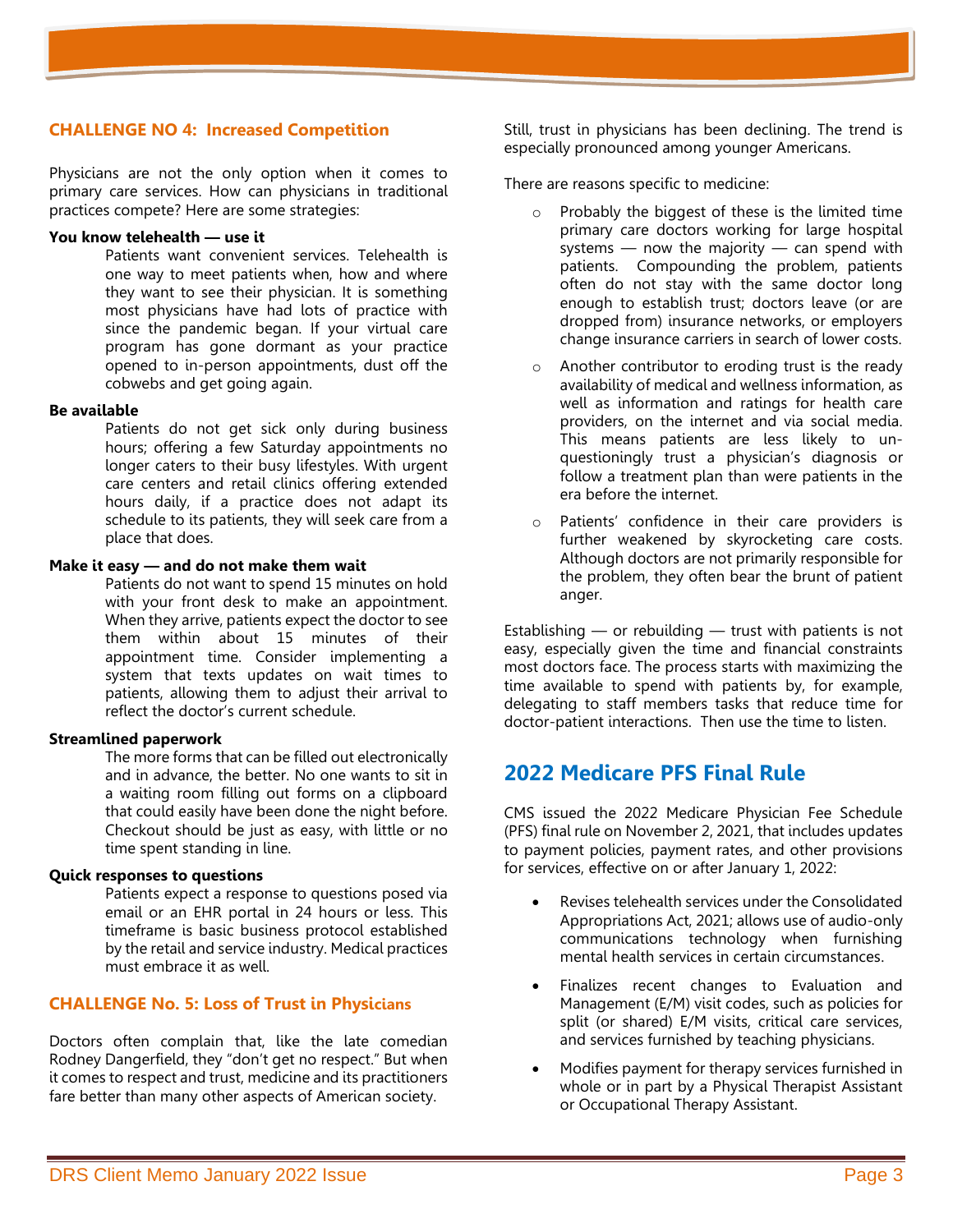- Updates a payment regulation for Medical Nutrition Therapy services.
- Finalizes considerations for vaccine administration services.

## **2022 PFS Impact on Telehealth and Care Management: Initial impressions**

**What the new physician fee schedule may mean for your practice.**



Daniel Tashnek, JD, summarizes the big take-aways on how the 2022 PFS final rule impacts telehealth and care management in his December 6, 2021, article for Physicians Practice.

### **Chronic care management is a big winner**

Chronic Care Management (CCM), and with it, Complex Chronic Care Management (CCCM) and Principal Care Management (PCM), further cemented itself as one of the most lucrative of Medicare programs, one all practices should look into offering for patients in 2022 and beyond. CMS finalized a significant increase in reimbursement for some of the CCM and CCCM CPT codes, writes Mr. Tashnek.

| <b>CPT</b> | <b>Description</b>                                          | Avg. Base<br>Reimbursement |          |  |
|------------|-------------------------------------------------------------|----------------------------|----------|--|
|            |                                                             | 2021                       | 2022     |  |
| 99490      | Base clinical staff<br>CCM first 20<br>minutes              | \$41.17                    | \$62.16  |  |
| 99439      | Base clinical staff<br>CCM each<br>additional 20<br>minutes | \$37.69                    | \$47.04  |  |
| 99487      | Complex CCM<br>first 60 minutes                             | \$91.77                    | \$130.37 |  |
| 99489      | Complex CCM<br>each additional 30<br>minutes                | \$43.97                    | \$68.54  |  |

CMS also finalized the addition of five new CCM and PCM CPT codes:

- **99437** CCM services, each additional 30 minutes by a physician or other qualified healthcare professional, per calendar month (list separately in addition to code for primary procedure)
- **99424** PCM services for a single high-risk disease, first 30 minutes provided personally by a physician or other qualified healthcare professional, per calendar month
- 99425 PCM services for a single high-risk disease, each additional 30 minutes provided personally by a physician or other qualified healthcare professional, per calendar month (list separately in addition to code for primary procedure)
- 99426 PCM for a single high-risk disease, first 30 minutes of clinical staff time directed by a physician or other qualified healthcare professional, per calendar month
- **99427** PCM services for a single high-risk disease, each additional 30 minutes of clinical staff time directed by a physician or other qualified healthcare professional, per calendar month (list separately in addition to code for primary procedure)

## **"Direct supervision" via telehealth**

CMS declined to act on remote direct supervision of clinical staff providing "incident to" services. For now, the agency is not making permanent the temporary exception that permits the virtual presence of the supervising physician or practitioner using telehealth. This form of direct supervision is permitted through the end of the calendar year in which the COVID-19 public health emergency (PHE) ends.

#### **Considering the current state of the PHE, direct supervision via telehealth is likely to remain approved through at least 2022.**

Many services that can be furnished by clinical staff, including the Medicare annual wellness visit (AWV) and other preventive services, can continue to be performed by agents of a provider while those agents are not physically present in the provider's office.

In the final rule, Medicare stated that it may review the topic in future rulemaking. Although it is unlikely that any more changes will occur in 2022, it is worth keeping a longterm eye on the remote direct supervision requirement and on the list of services that only require general supervision.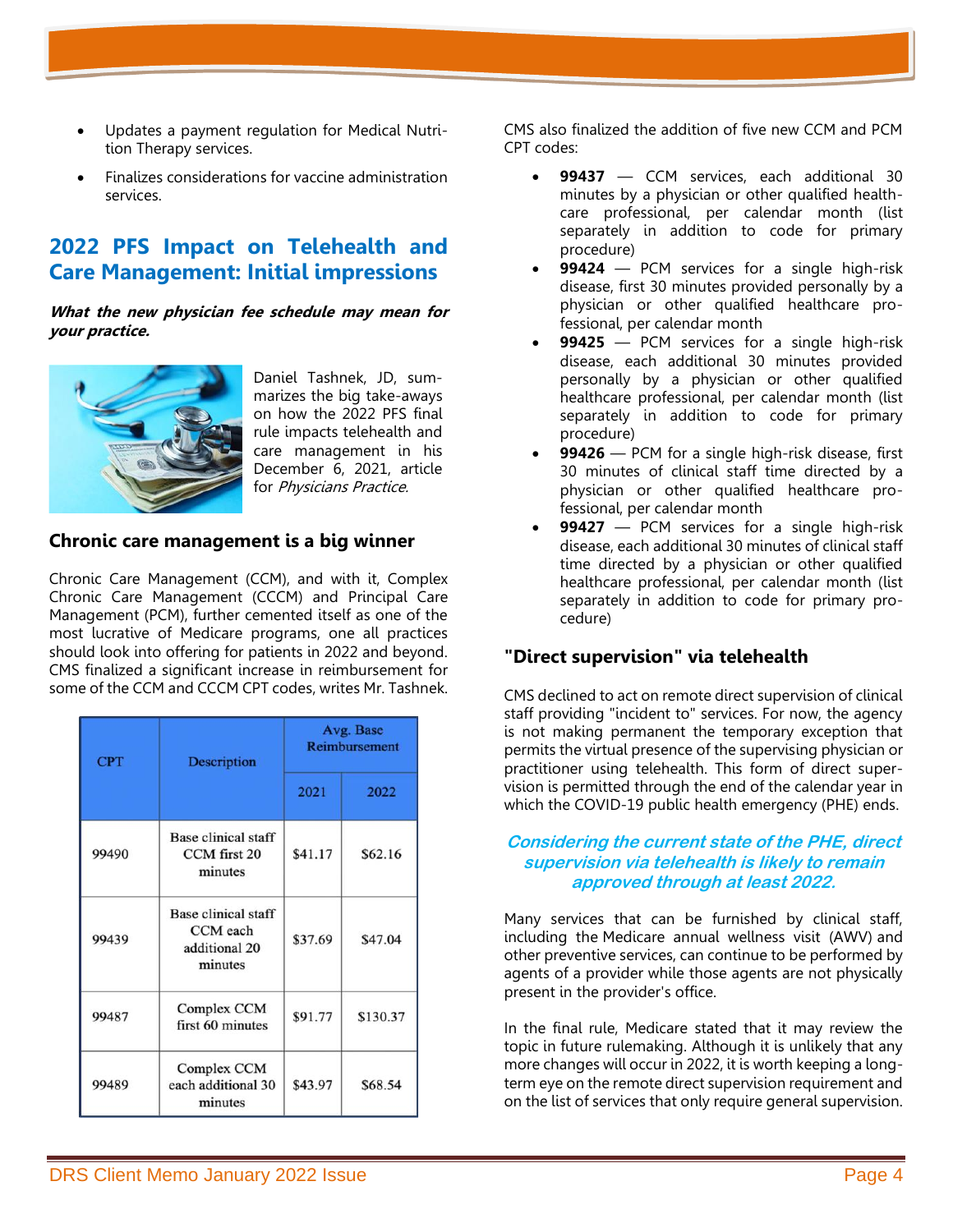## **Category 3 services are extended**

In the 2021 Medicare PFS final rule, CMS created a third category (i.e., Category 3) of criteria for adding services to the Medicare telehealth service list on a temporary basis following the end of COVID-19 pandemic.

With the 2022 final rule, CMS has extended the timeframe for reimbursement of this temporary category of telehealth services until the *end of 2023* with the stated goal of collecting data to see if these services should be allowable via telehealth after the PHE concludes.

## **Remote therapeutic monitoring**

In the 2022 proposed rule, CMS devoted attention to remote therapeutic monitoring (RTM), which is different from remote patient/physiologic monitoring (RPM). The final rule further defines RTM but still leaves questions unanswered.

Most significantly, CMS finalized five RTM CPT general medicine codes. As such, they can be billed by physicians and other qualified healthcare professionals who cannot independently order and bill for E/M services (e.g., physiatrists, nurse practitioners, physical therapists. The codes are as follows:

- o **98975** Remote therapeutic monitoring initial set-up and patient education on use of equipment;
- o **98976** Remote therapeutic monitoring respiratory system, each 30 days;
- o **98977** Remote therapeutic monitoring musculoskeletal system, each 30 days;
- o **98980** Remote therapeutic monitoring treatment requiring at least one interactive communication with the patient/caregiver during the calendar month; first 20 minutes;
- o **98981** Remote therapeutic monitoring treatment requiring at least one interactive communication with the patient/caregiver during the calendar month; each additional 20 minutes.

The device supply codes are currently limited to just respiratory or musculoskeletal system monitoring. RTM management time must be furnished by the actual billing practitioner, not clinical staff under supervision.

## **Longer virtual check-ins**

Finally, the 2022 final rule permanently adopted coding and payment for the longer virtual check-in service described by HCPCS **G2252:** Brief communication technology-based service, e.g., virtual check-in service, by a physician or other qualified healthcare professional who

can report E/M services provided to an established patient, not originating from a related E/M service provided within the previous 7 days nor leading to an E/M service or procedure within the next 24 hours or soonest available appointment; 11–20 minutes of medical discussion. This gives practices another option to HCPCS **G2012,** which only covered "5-10 minutes of medical discussion."

## **CMS Expands Telehealth Coverage and Access for Mental Health Services**

On November 2, 2021, CMS issued the final rule on the Medicare Physician Fee Schedule detailing how health care services offered by psychologists and other providers will be delivered and reimbursed in 2022, as reported in the American Psychological Association's December 2021 announcement.

Below are some of the key issues of interest to psychologists.

#### **Telehealth services**

Following changes made through new federal legislation, CMS will allow *audio-only services* to be provided for the diagnosis, evaluation, and treatment of mental health conditions and substance use disorders after the public health emergency (PHE) ends. The originating site requirement will not apply when patients receive these services through audio-only devices in their homes, with the definition of home being viewed broadly to include temporary lodging, such as a hotel.

Absent new federal legislation, health behavioral services, feedback sessions for psychological and neuropsychological testing evaluations, and other services will not be allowed via audio-only technology after the PHE ends.

#### **Additional requirements for audio-only services**

Under the final rule, once the PHE ends, audio-only telehealth services for mental health and substance use disorder (SUD) services will require an in-person visit within six months of the initial telehealth visit and within 12 months of any subsequent telehealth visit.

Providers will be able to request exemptions if they believe it would benefit the patient not to meet in-person. CMS will not require additional documentation but providers furnishing audio-only services will need to use a billing modifier on claims to indicate that the patient did not have access to two-way audio-visual communication technology or did not consent to its use.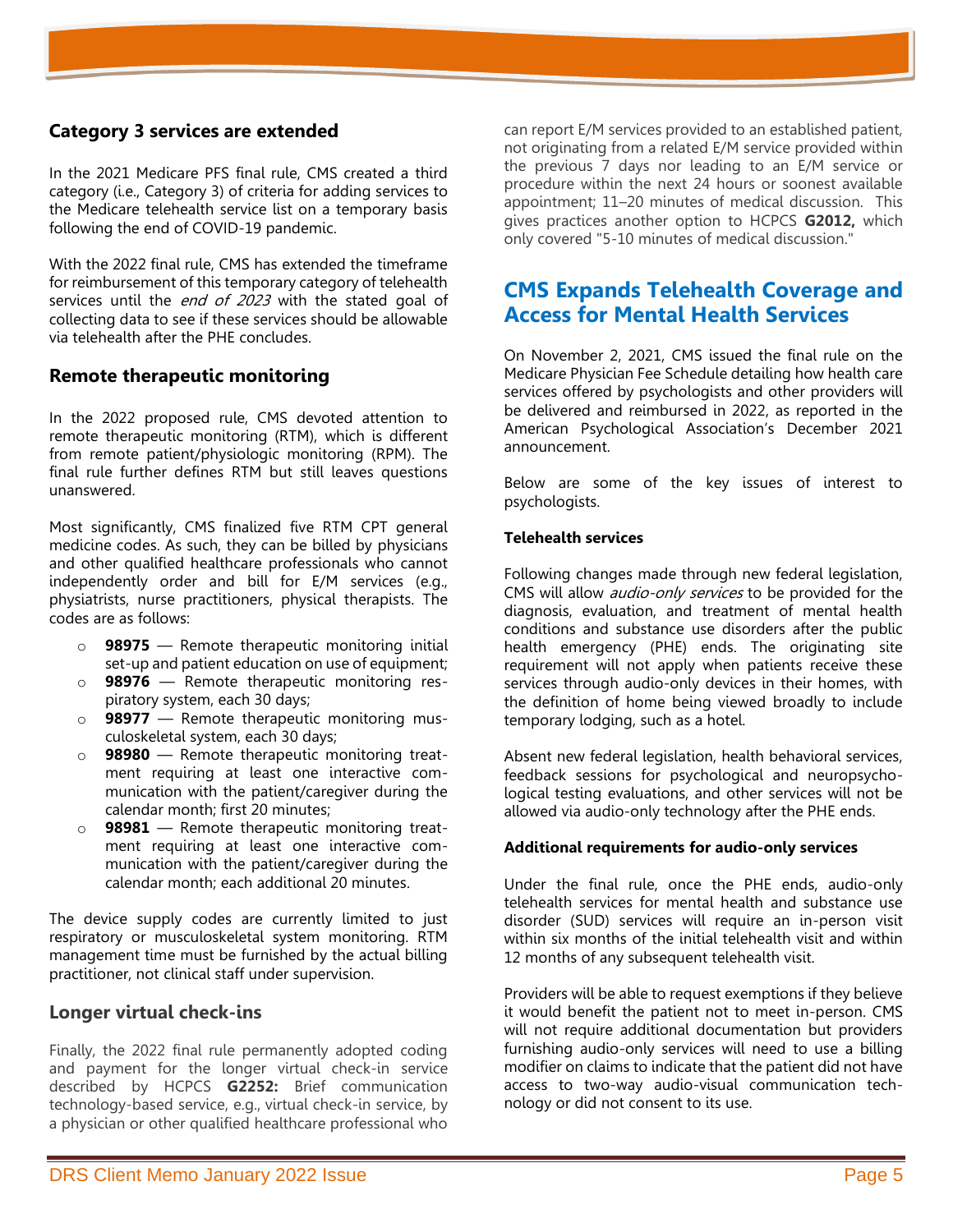Psychological and neuropsychological testing remain temporary telehealth services through December 2023.

#### **Multiple family group psychotherapy**

APA asked CMS to add multiple family group psychotherapy (90849) to Medicare's permanent telehealth list but the agency declined, noting that generally the code is not separately payable in Medicare as an in-person service.

## **MIPS 2022 Final Rule**

The MIPS 2022 Final Rule has been released. Joy Rios provides a breakdown of what you need to know about the program in her December 14, 2021, article for Health IT Answers.

#### **Overall:**

- ❖ For the 2022 performance year, eligible clinicians must earn a score of at least 75 points to avoid a penalty.
- ❖ To earn exceptional performance points, eligible clinicians must earn a score of 89 points.

#### **Cost:**

- Category weight will now be 30%.
- CMS is adding 5 newly developed episode-based cost measures into the MIPS cost performance category beginning with the 2022 performance period.

o 2 Procedural Measures:

- Melanoma Resection
- Colon and Rectal Resection
- o 1 Acute Inpatient Measure:

• Sepsis

- o 2 Chronic Condition Measures:
	- Diabetes
	- COPD

#### **Improvement Activities:**

- Category weight remains at 15%.
- Improvement Activity Inventory is expanding. CMS is:
	- o Adding 7 new improvement activities, 3 of which are related to Promoting Health Equity.
	- o Removing 6 previously adopted improvement activities.

#### **Quality:**

- Category weight will be worth 30% of the overall MIPS score.
- The data completeness threshold will remain at 70%. This means you must report performance

data for at least 70% of the denominator-eligible encounters.

There are substantive changes to 87 existing MIPS quality measures.

|     |     |                | <b>MEASURES WITH SUBSTANTIVE CHANGES (FULL LIST)</b> |     |     |     |     |
|-----|-----|----------------|------------------------------------------------------|-----|-----|-----|-----|
|     | 5   | $\overline{7}$ | 8                                                    | 9   | 14  | 65  | 66  |
| 93  | 102 | 110            | 111                                                  | 112 | 113 | 116 | 117 |
| 119 | 128 | 134            | 143                                                  | 176 | 177 | 178 | 180 |
| 182 | 217 | 219            | 226                                                  | 236 | 238 | 239 | 254 |
| 265 | 281 | 290            | 291                                                  | 293 | 305 | 309 | 310 |
| 317 | 318 | 326            | 335                                                  | 336 | 340 | 350 | 351 |
| 358 | 366 | 370            | 374                                                  | 375 | 376 | 377 | 378 |
| 379 | 383 | 391            | 395                                                  | 396 | 397 | 400 | 409 |
| 413 | 416 | 418            | 425                                                  | 430 | 438 | 448 | 450 |
| 459 | 460 | 461            | 462                                                  | 463 | 469 | 470 | 471 |
| 172 | 172 | 176            | A7Q                                                  |     |     |     |     |

- Changes to specialty sets.
- Removal of measures from specific specialty sets.
- Removal of 13 quality measures:

21: Perioperative Care: Selection of Prophylactic Antibiotic - First OR Second-**Generation Cephalosporin** 

23: Perioperative Care: Venous Thromboembolism (VTE) Prophylaxis (When Indicated in ALL Patients)

44: Coronary Artery Bypass Graft (CABG): Preoperative Beta-Blocker in Patients with Isolated CABG Surgery

67: Hematology: Myelodysplastic Syndrome (MDS) and Acute Leukemias: Baseline Cytogenetic Testing Performed on Bone Marrow

70: Hematology: Chronic Lymphocytic Leukemia (CLL): Baseline Flow Cytometry 154: Falls: Risk Assessment

- 225: Radiology: Reminder System for Screening Mammograms
- 195: Radiology: Stenosis Measurement in Carotid Imaging Reports
- 337: Preventive Care and Screening: Screening for High Blood Pressure and Follow-Up Documented
- 342: Pain Brought Under Control Within 48 Hours
- 429: Pelvic Organ Prolapse: Preoperative Screening for Uterine Malignancy
- 434: Proportion of Patients Sustaining a Ureter Injury at the Time of Pelvic Organ

**Prolapse Repair** 

444: Medication Management for People with Asthma

Addition of 4 quality measures, including 1 new administrative claims measure.

CMS will create historical benchmarks for the 2022 performance period, using data submitted for the 2020 performance period.

#### **Promoting Interoperability:**

- Category weight remains at 25%.
- In addition to the existing special statuses/clinician types, **automatic reweighting will apply for small practices and clinical social workers**. If you qualify, this means the quality category will be worth at least 40% of your overall score.
- CMS is modifying the reporting requirements and requiring MIPS eligible clinicians to report the following two measures (unless an exclusion can be claimed):
	- o Immunization Registry Reporting
	- o Electronic Case Reporting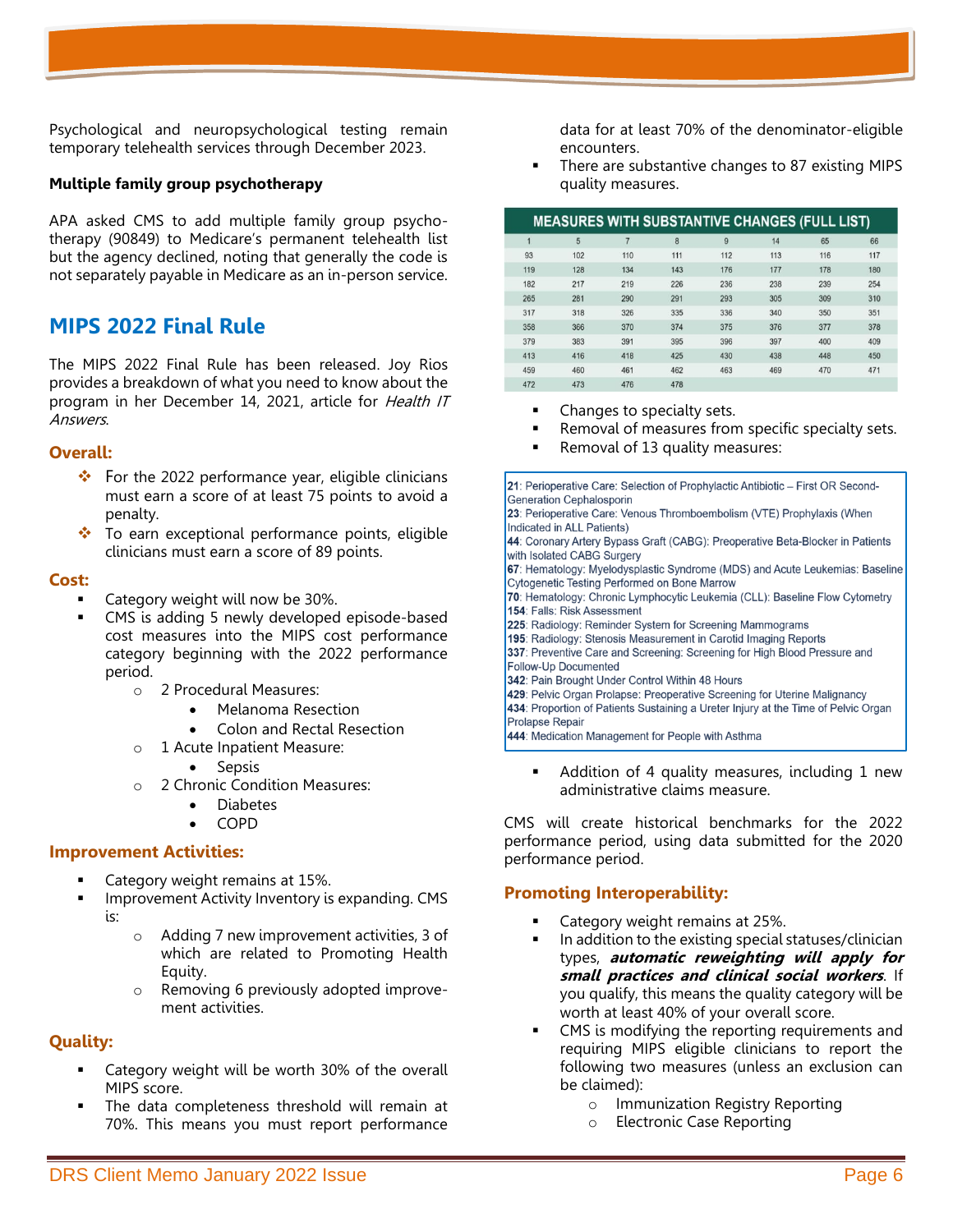Beginning with the 2022 performance period, the following measures are optional; clinicians, groups and virtual groups that report a "yes" response for any of these measures will earn 5 bonus points:

- Public Health Registry Reporting measure
- **Clinical Data Registry Reporting measure**
- Syndromic Surveillance Reporting measure

Reporting more than one of these optional measures will not result in more than 5 bonus points.

**New required measure:** MIPS eligible clinicians must attest to conducting an annual assessment of the High Priority Guide of the Safety Assurance Factors for EHR Resilience Guides (SAFER Guides), details to follow next month.

**Complex patient bonus:** Because of the concerns of the direct and indirect effects of the COVID-19 PHE, CMS will continue to double the complex patient bonus available for the 2021 MIPS performance year/2023 MIPS payment year. These bonus points (capped at 10-points) would be added to the final score.

The revised complex patient bonus beginning with the 2022 MIPS performance will:

- o Limit the bonus to clinicians who have a median or higher value for at least 1 of the 2 risk indicators (Hierarchical Condition Category score and proportion of patients dually eligible for Medicare and Medicaid benefits).
- Updating the formula to standardize the distribution of two risk indicators so that the policy can target clinicians who have a higher share of socially and/or medically complex patients.
- o Increasing the bonus to a maximum of 10 points.

This bonus will be available to clinicians, groups, subgroups, virtual groups or APM entities that meet the criteria above and submit data for at least one performance category, beginning with the 2023 performance year.

(Please note: More detailed information on the changes to each performance category can be found on the Quality Payment Program website: [https://qpp.cms.gov\)](https://qpp.cms.gov/)

## **HSAG's 'Changes to MIPS Highlights' Video**

HSAG, which is 1 of 11 organizations awarded by CMS as a QPP Technical Assistance Support Contractor for Medicare providers in Arizona, California, Hawaii, New Mexico, and the U.S. Virgin Islands, has created a 3-minute video to provide an overview of the **2022 QPP Final Rule** changes. The video can be viewed on HSAG's YouTube channel: [https://www.youtube.com/watch?v=\\_iIzoJ1pULQ](https://www.youtube.com/watch?v=_iIzoJ1pULQ)

## **Check Your 2022 MIPS Eligibility**

You can now use the [Quality Payment Program Participa](https://lnks.gd/l/eyJhbGciOiJIUzI1NiJ9.eyJidWxsZXRpbl9saW5rX2lkIjoxMTksInVyaSI6ImJwMjpjbGljayIsImJ1bGxldGluX2lkIjoiMjAyMTExMjMuNDkyNjc2MjEiLCJ1cmwiOiJodHRwczovL3FwcC5jbXMuZ292L3BhcnRpY2lwYXRpb24tbG9va3VwIn0.y7xpRXAMCgJ-jT5mY-o7kGy_D1enLOiNREU2Xh3NUNA/s/148356598/br/121570721808-l)[tion Status Tool](https://lnks.gd/l/eyJhbGciOiJIUzI1NiJ9.eyJidWxsZXRpbl9saW5rX2lkIjoxMTksInVyaSI6ImJwMjpjbGljayIsImJ1bGxldGluX2lkIjoiMjAyMTExMjMuNDkyNjc2MjEiLCJ1cmwiOiJodHRwczovL3FwcC5jbXMuZ292L3BhcnRpY2lwYXRpb24tbG9va3VwIn0.y7xpRXAMCgJ-jT5mY-o7kGy_D1enLOiNREU2Xh3NUNA/s/148356598/br/121570721808-l) to check your 2022 MIPS eligibility status. The tool can be found on the QPP website: https://qpp.cms.gov

Just enter your NPI number to find out whether you need to participate in MIPS during the 2022 performance year.



## **The reporting window for MIPS 2021 is now open on the QPP website**.

Please report your data early. The reporting deadline is the end of March 2022. You may need to update your login information first.

## **Ten Coding Tips for Capturing Patient Risk and Ensuring Proper Payment**

Important for the new year is knowing how to correctly code in order to capture patient risk, a key requirement for succeeding in value-based payment programs.

The staff of FPM Journal reprinted the following article on December 15, 2021. Value-based payment programs frequently quantify risk through hierarchical condition categories (HCCs). Remembering these 10 tips can help ensure you're getting proper credit for managing high-risk patients and keeping them as healthy as possible:

- **1. Report diagnosis codes for active diagnoses each year** -- HCC codes reset annually, which means that each patient's active diagnoses must be reported every year, regardless of how long the patient has had the condition, to be counted toward the patient's overall risk. Annual wellness visits are a good time to do this.
- **2. Be specific** -- Most unspecified diagnosis codes don't risk adjust (e.g., ICD-10 code E11 for type 2 diabetes), so use the most specific code possible for each diagnosis (e.g., E11.22 for type 2 diabetes with diabetic chronic kidney disease).